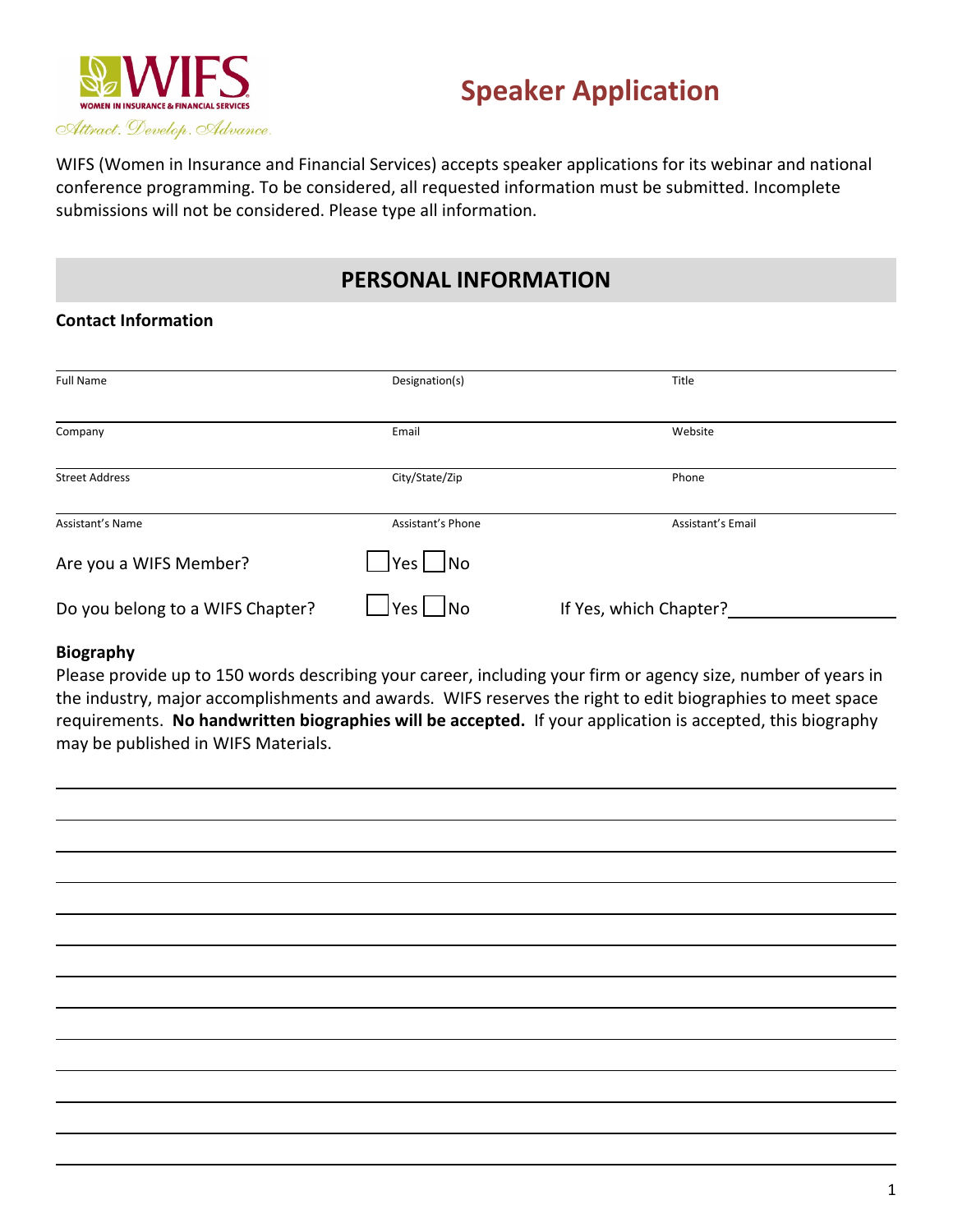# **AREAS OF EXPERTISE**

### **Please select your top three (3) areas of speaking expertise:**



# **PRESENTATION RECOMMENDATION**

**Suggested Title:** 

#### **Description**

Please provide a 150-word (maximum) summary.

#### **Outcomes**

Please describe in detail what specific management tools, resources, or skills the audience will take away from your presentation (e.g., selection tools, marketing systems, custom processes, etc.).